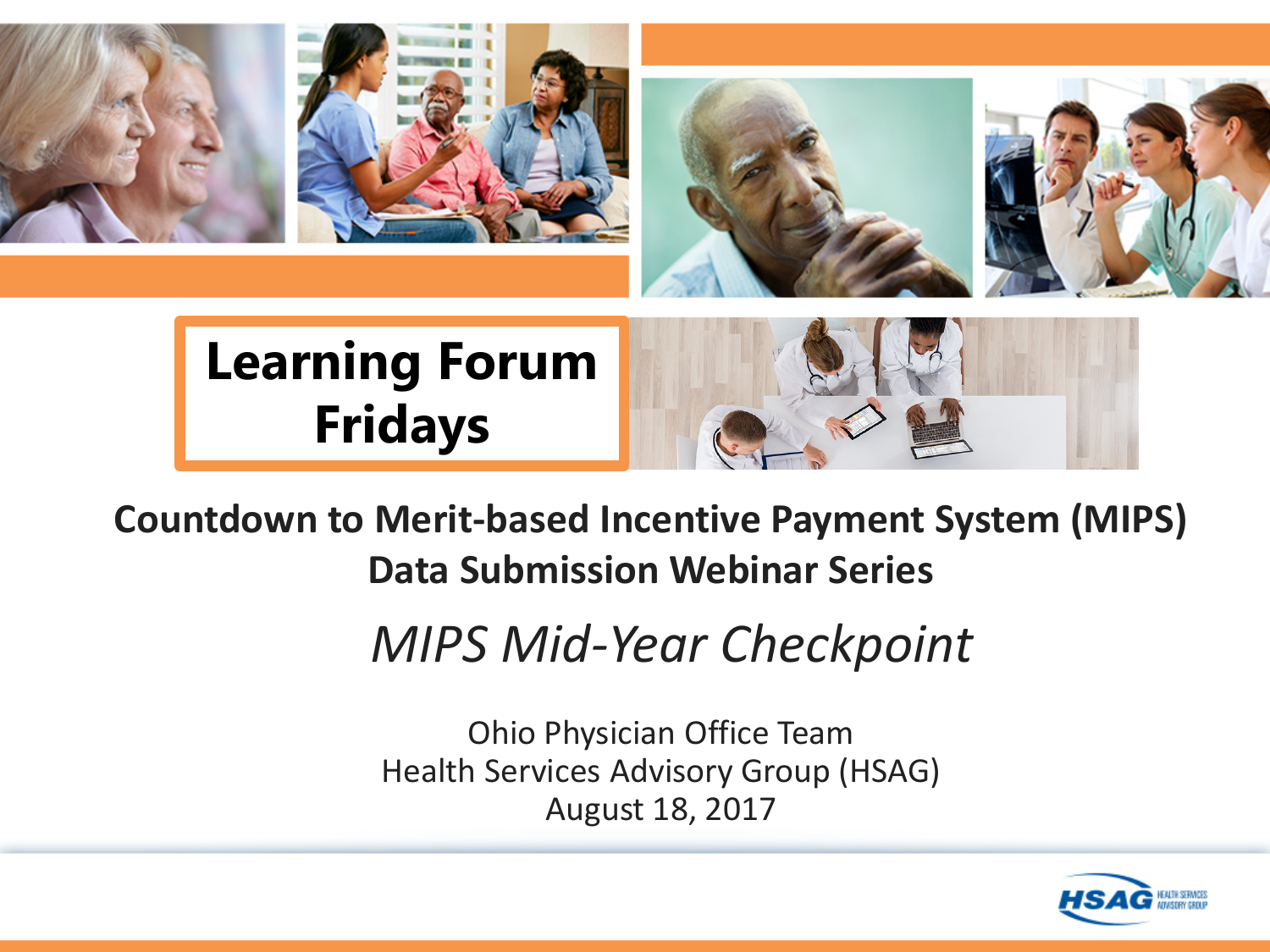

# To connect to the audio portion of the Webinar, dial the following tollfree telephone number: for Noon ET event, dial **800.684.5780** for 3 p.m. ET event, dial **800.699.3428**

(This is not for speakers/panelists.)

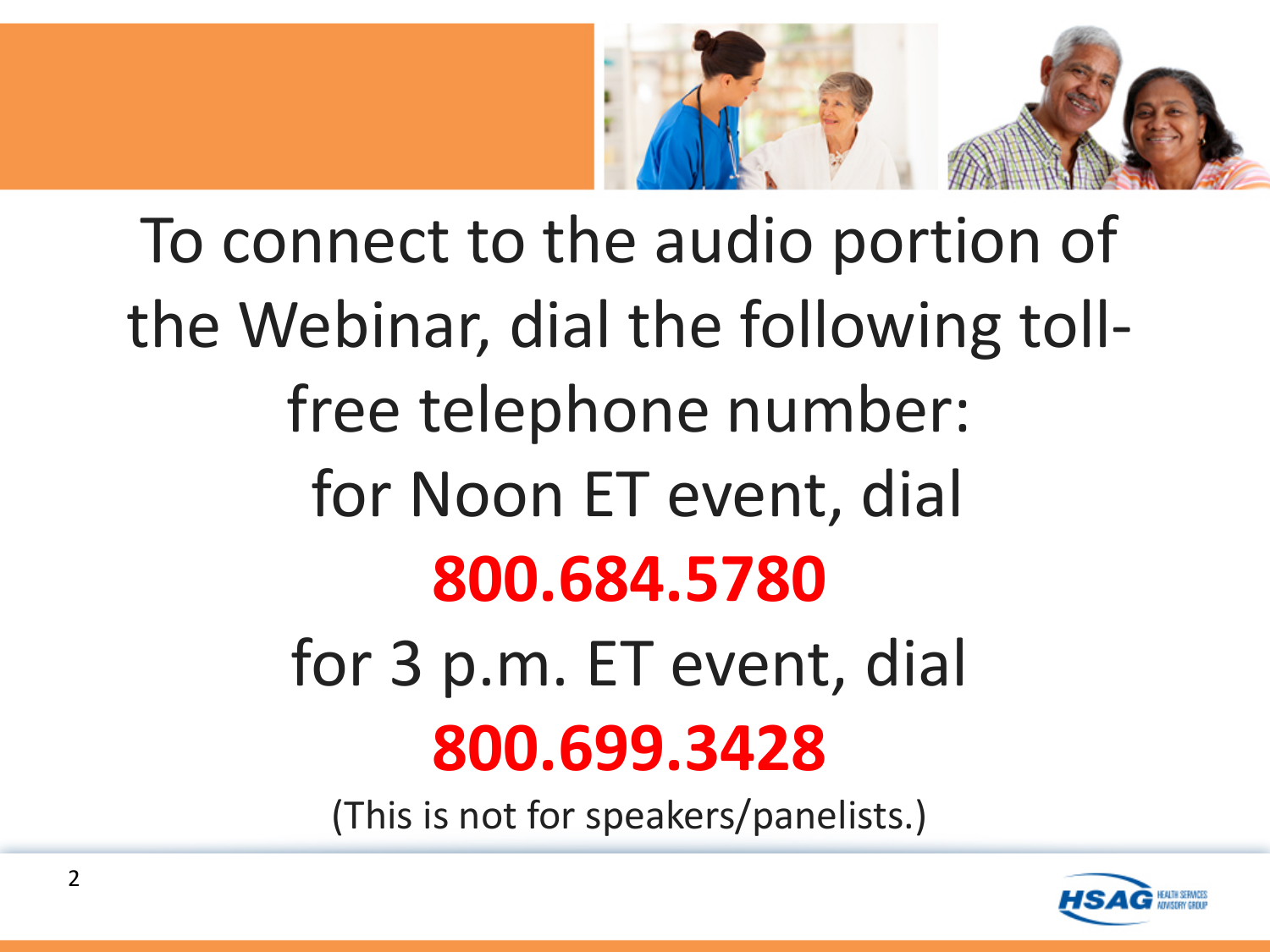### HSAG Ohio Physician Office Team



**Kimberly Harris-Salamone, PhD, MPA** *Vice President, Health Information Technology*



**Carol Saavedra, BA** *Health Informatics Specialist*



**Chris Fechner, BS** *Health Informatics Specialist*



**Carly Hogan, BS** *Health Informatics Specialist*

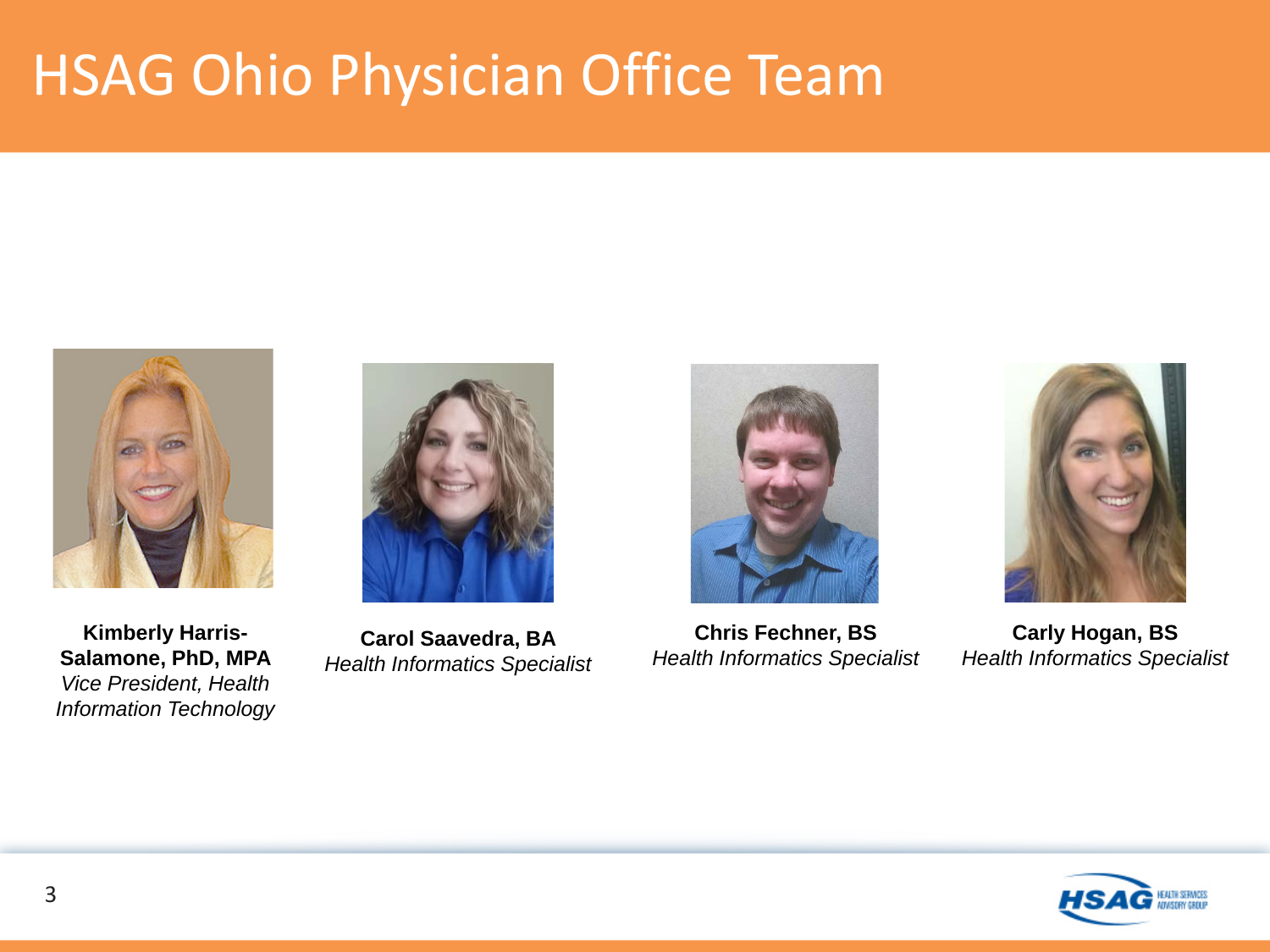After attending the webinar, the attendee will be able to:

- Recognize steps to take in preparing for the MIPS data submission.
- Adopt successful strategies to meet the Quality Payment Program (QPP) reporting requirements.
- Identify solutions to avoid the negative payment adjustment.

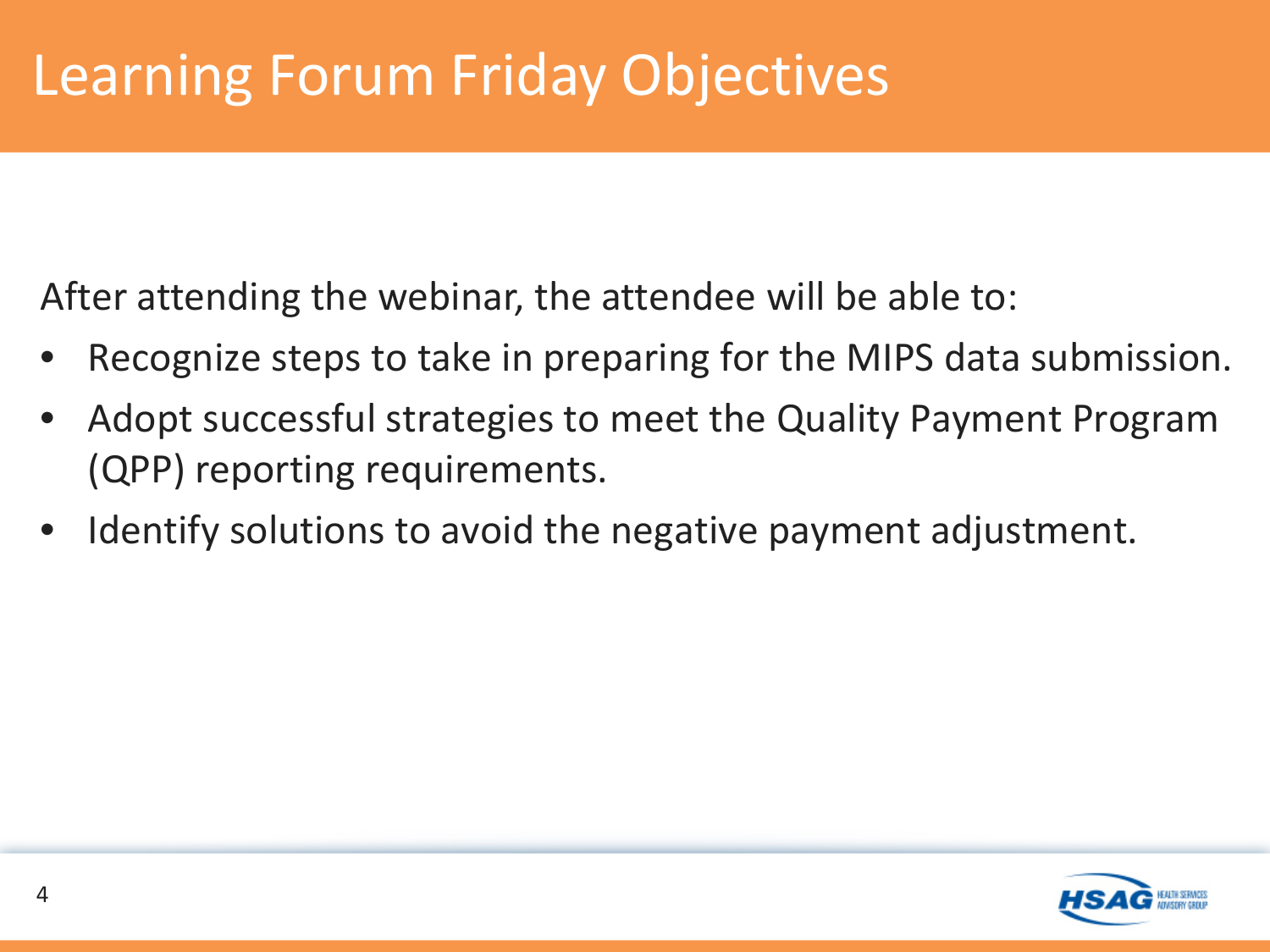#### MIPS Mid-Year Checkpoint

- What should your practice have already accomplished in 2017 MIPS reporting?
	- We will review each section of MIPS
- What is left to do in 2017?
- Looking ahead to 2018 reporting... less than 5 months away

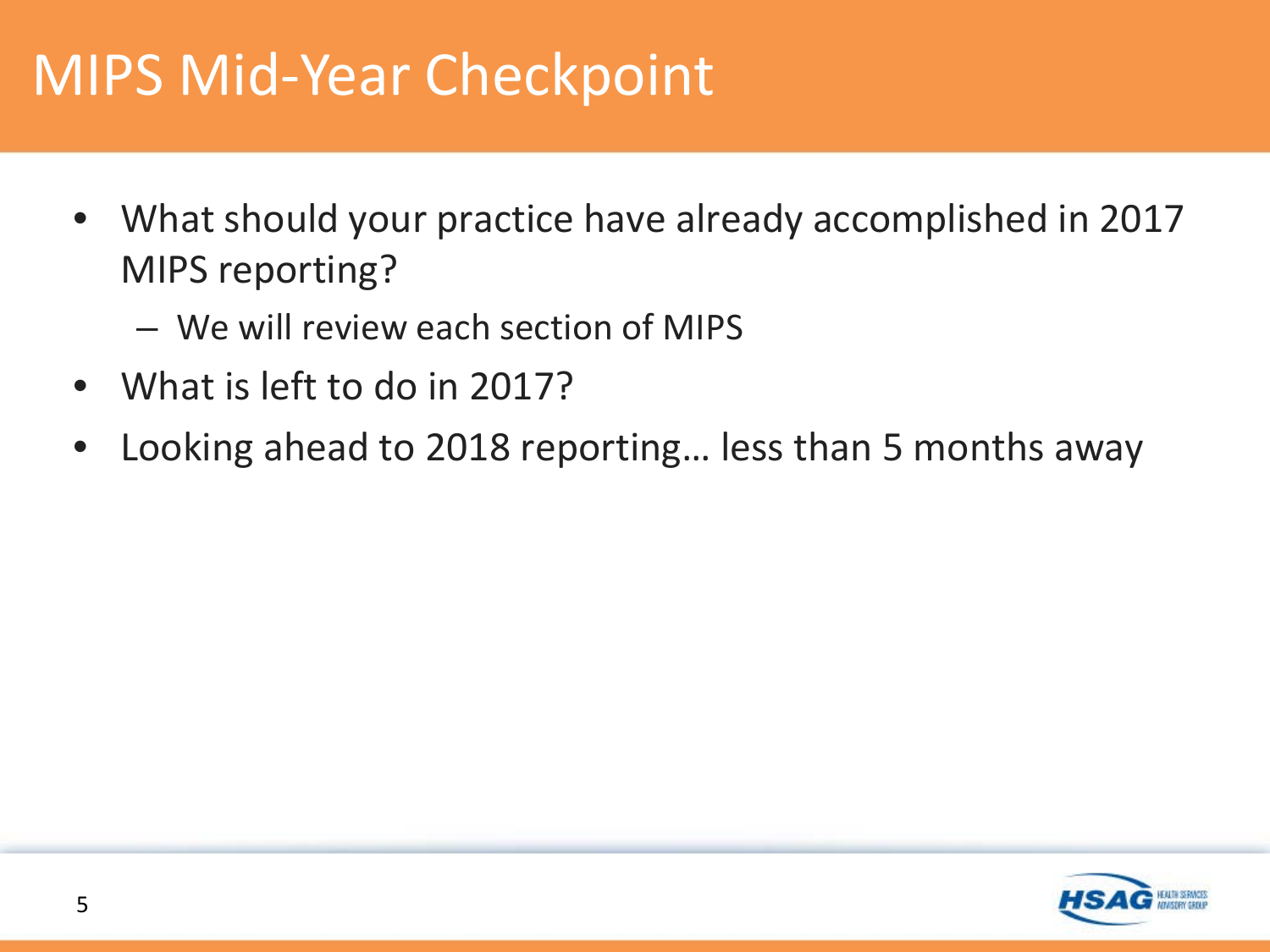# Quality Measures (60 percent)

- Eligible clinicians (ECs) should have chosen their 6 quality measures by this time.
- Reports should be generated monthly to make sure measures are on target.
- If ECs are not meeting their targets:
	- Ensure that the fields in Electronic Health Record (EHR)/Registry are populating the fields that the reporting pulls from.
	- Analyze current workflow to identify gaps in documentation.
	- Generate measure reports weekly for rapid cycle process improvement interventions.
	- Analyze other measures as necessary.

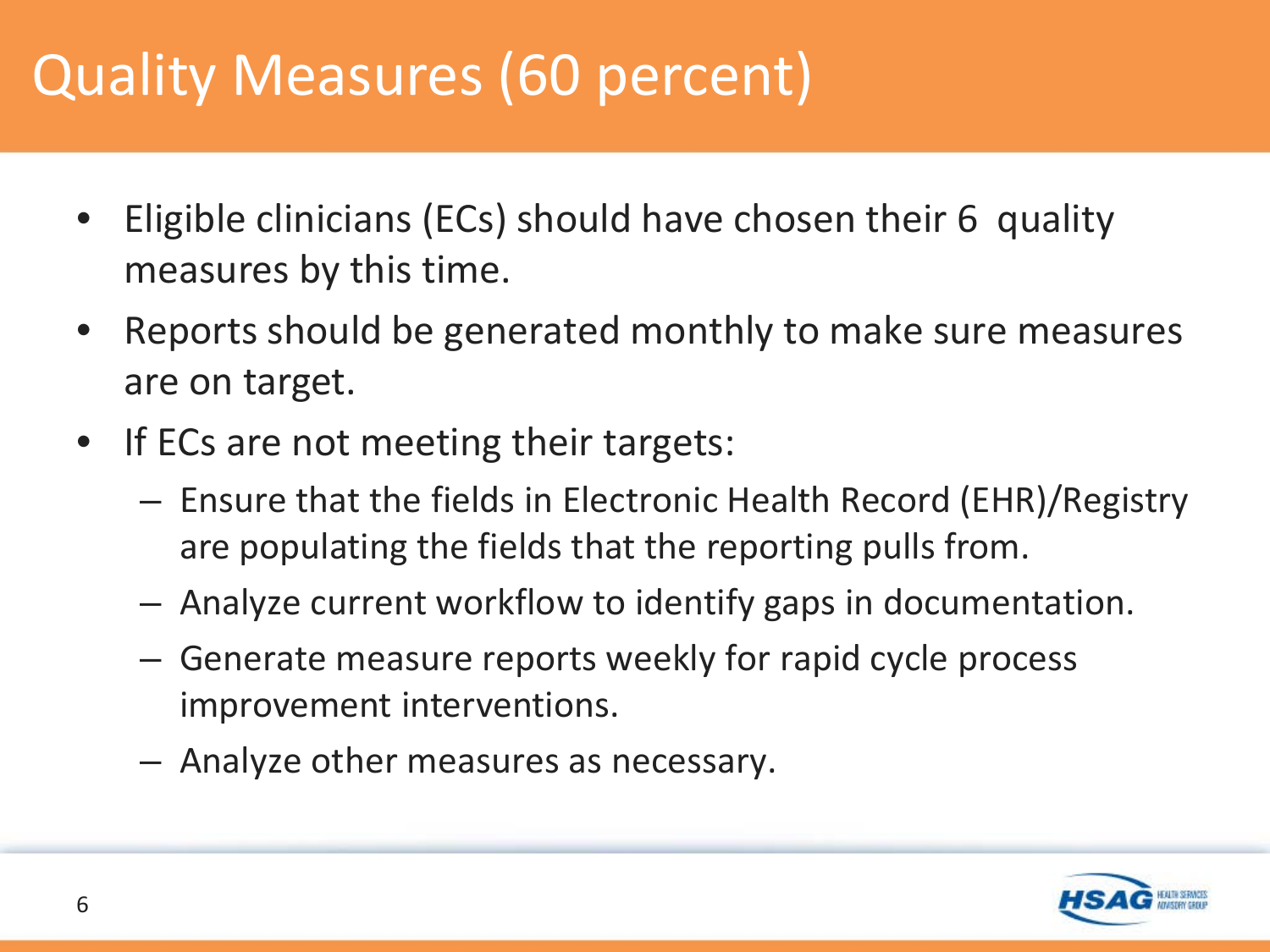# Advancing Care Information (25 percent)

- Providers should ensure that they have met the 50 point *base score* by completing the following:
	- E-Prescribe for at least 1 patient
	- Provide portal access for at least 1 patient
	- Send a Summary of Care for at least 1 patient
	- Complete a Security Risk Analysis by December 31
- Continue to work on each provider's *performance score* to raise their score in this category.
- Run weekly or monthly reports along with quality measures to keep performance scores on or exceeding targets.

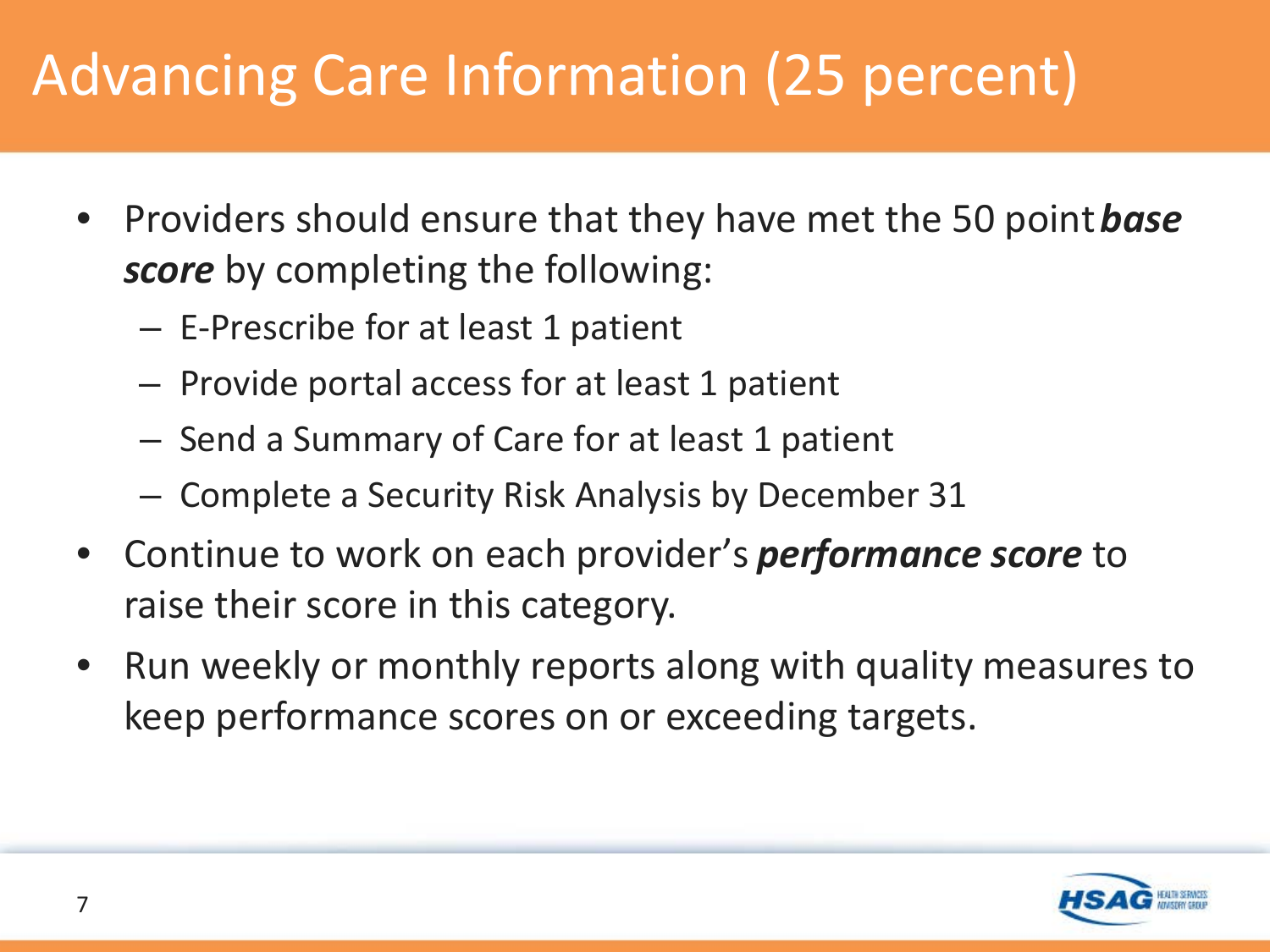#### Improvement Activities (15 percent)

- By now, ECs should have chosen the activities they will be attesting to for 2017.
- A record should be kept to demonstrate proof of each activity.
- Review the Centers for Medicare & Medicaid Services (CMS) Measure Specification tool to reference their suggested documentation for each activity at <https://qpp.cms.gov/about/resource-library> and click on "MIPS Data Validation Criteria."
- Each activity must be performed for 90 consecutive days in 2017.
	- Be sure to start recording these activities no later than October 2.

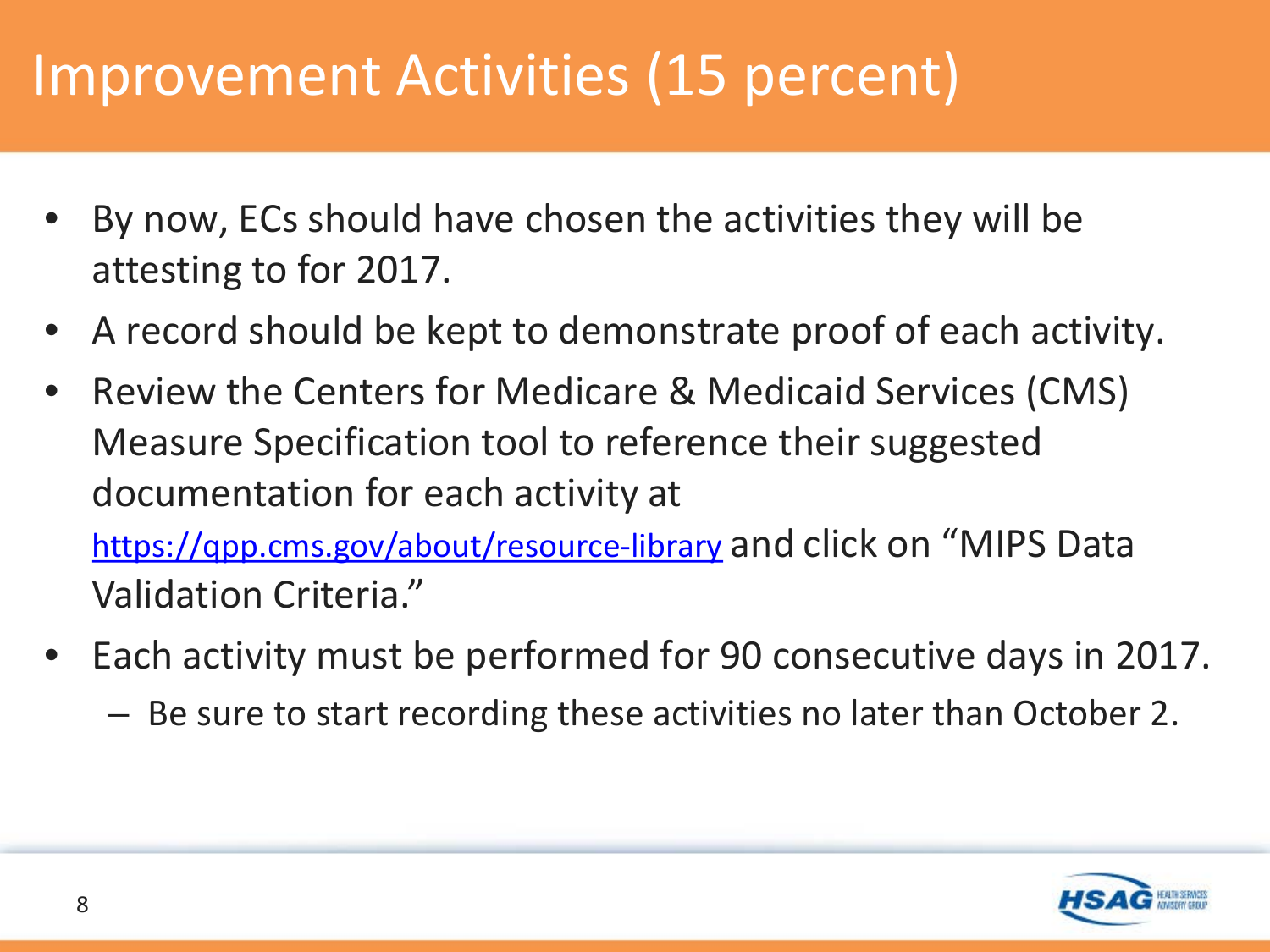# What if an EC Has Not Begun MIPS Reporting?

- There is still time!
- Providers have the opportunity to earn the maximum positive incentive by reporting for a minimum of 90 days.
- The last 90-day period of 2017 begins on October 2, so be sure to prepare and begin reporting by that date!

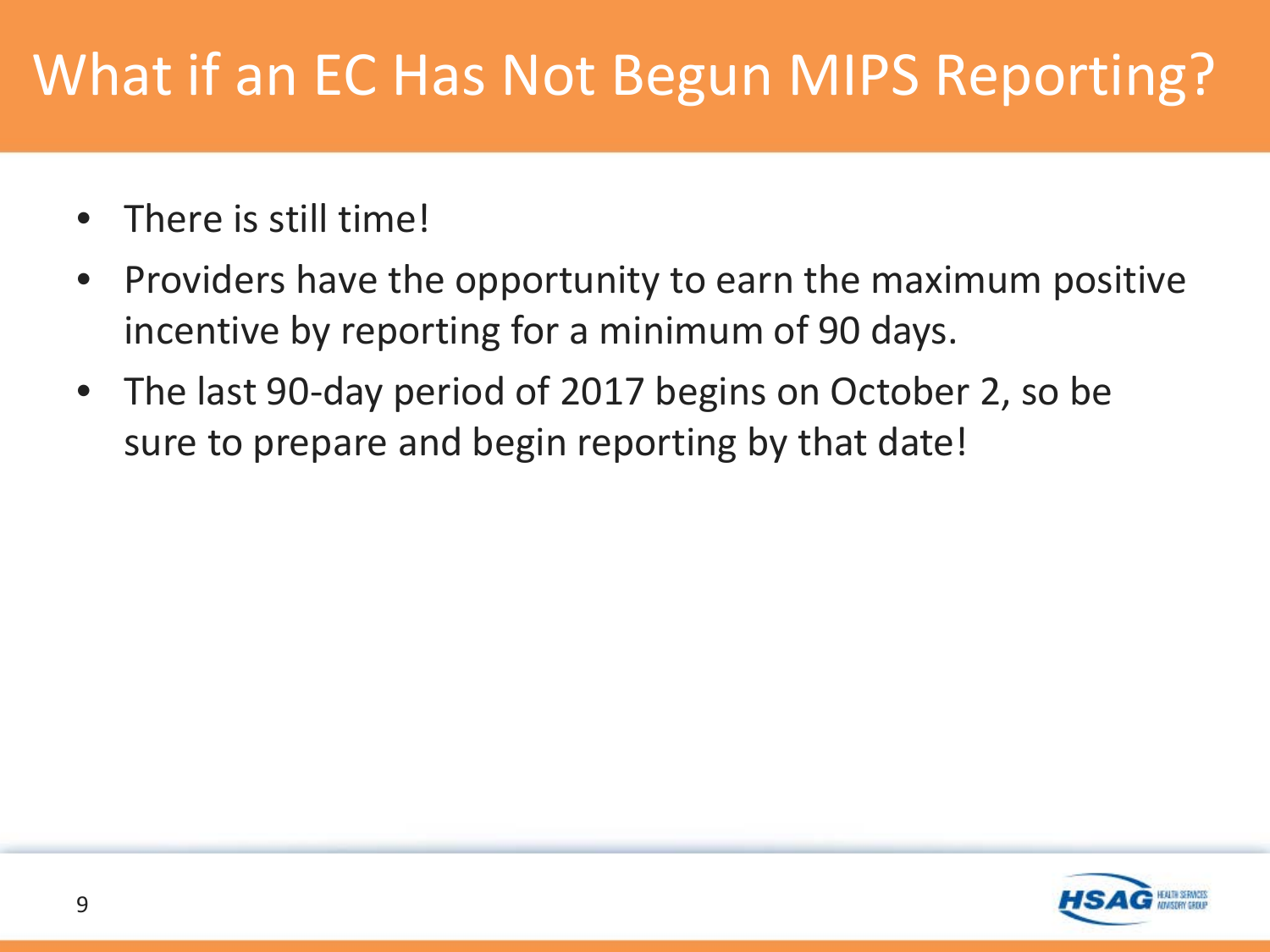#### Test Period

- Not ready to report at least a 90-day period?
- You can complete a test period at any time in 2017 by submitting:
	- 1 claim
	- OR 1 Improvement Activity
	- OR base score set of Advancing Care Information (ACI) measures

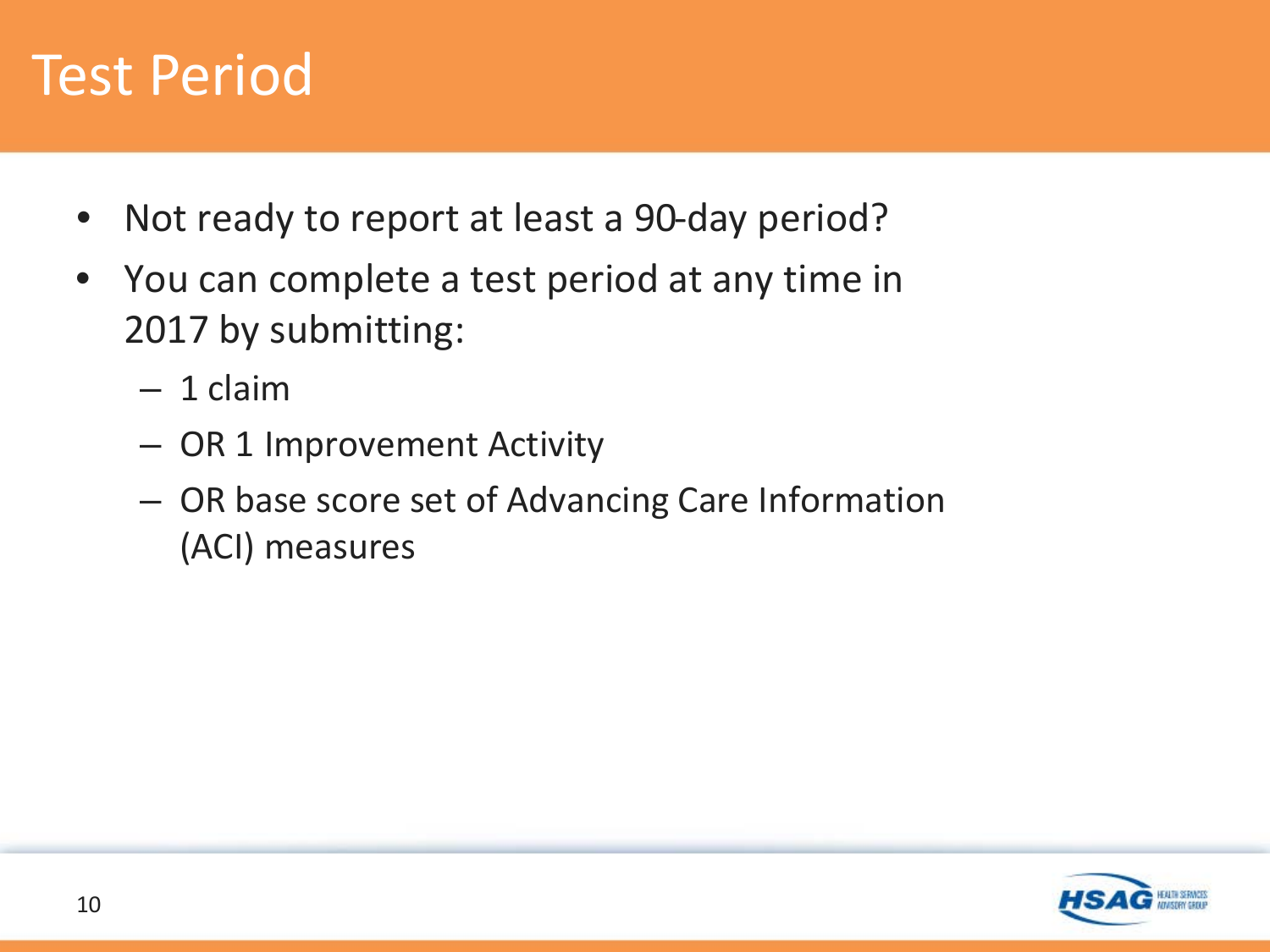# Looking Ahead to Quarter 4 of 2017

- Generate reports regularly to make sure practice hits or exceeds targets.
- Be sure to complete your Security Risk Assessment by December 31.
- In December, create a Data Submission Timeline to prepare for early 2018.
	- Check with your EHR vendor regarding any final system updates.
	- Analyze and choose your best quarter of data in 2017 if you are planning to submit 90-days of data.
- Remember to submit your 2017 data no later than March 31, 2018!

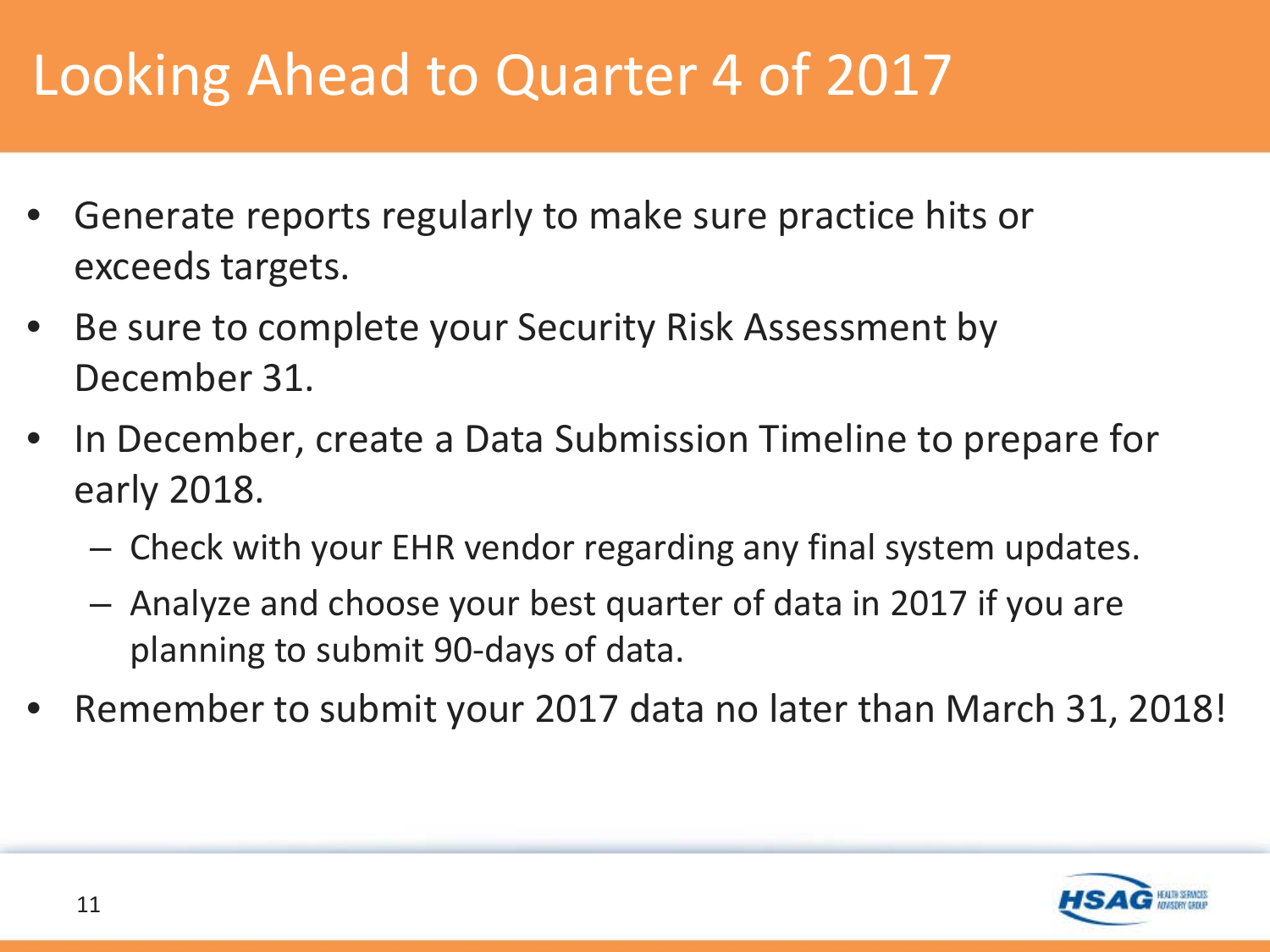#### 2018 MIPS

- Be even more prepared for 2018!
- The MIPS 2018 Final Rule is still available for a comment period but several changes are likely:
	- Quality will need to be reported for the full year—no more 90-day option!
	- A test period in 2018 will require a minimum of 15 points to avoid a penalty rather than 3 points.
- The cost category will still be weighted at 0 percent.
- Advancing Care Information and Improvement Activities will still allow for a 90-day reporting period.

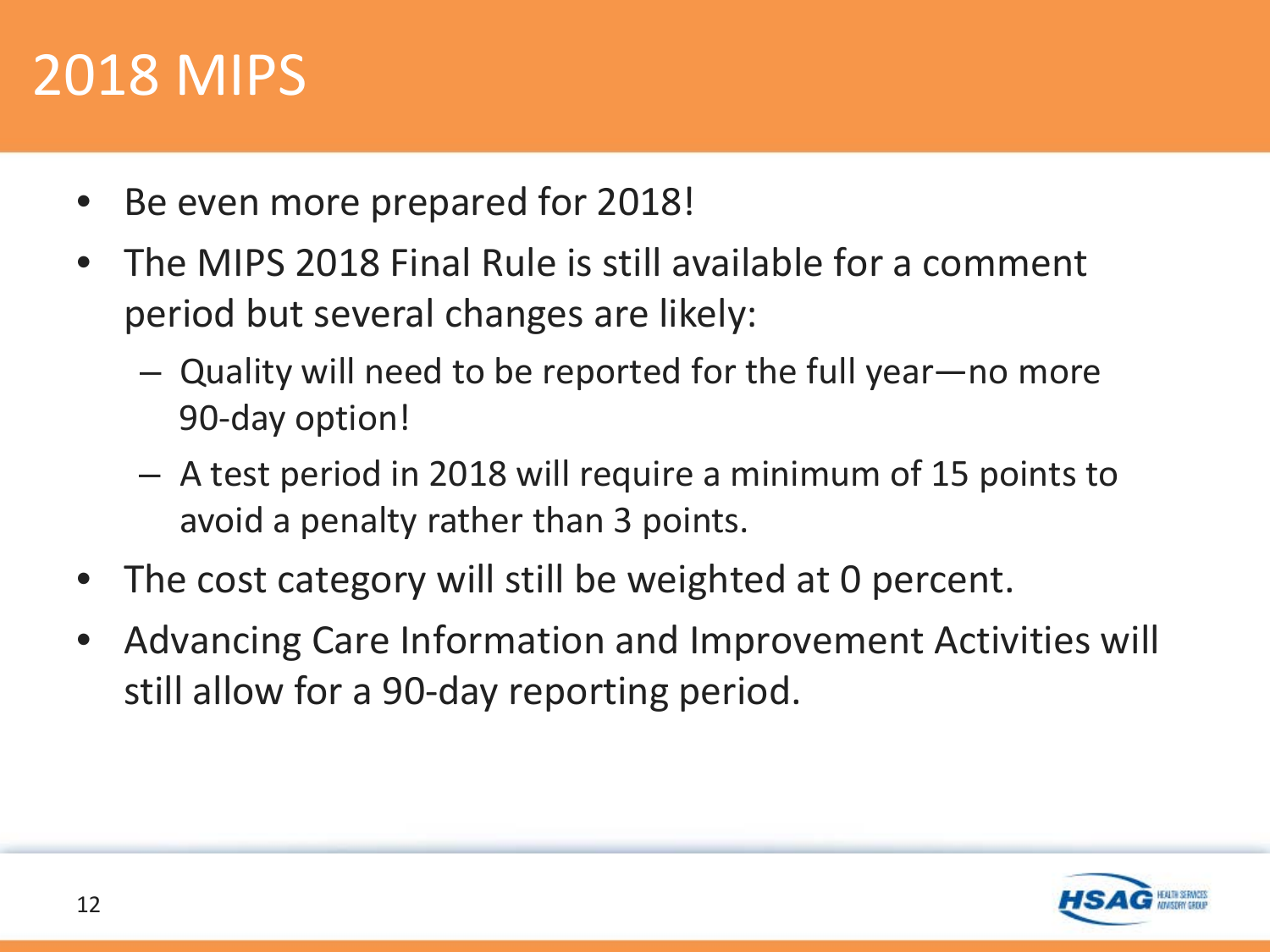#### To Submit Questions Via Chat Box

- 1. To submit a Question, click on the "Chat" option at the top right of the presentation.
- 2. The Chat panel will open.
- 3. Indicate that you want to send a question to the Host & Presenter.
- 4. Type your question in the box at the bottom of the panel.
- 5. Click on "Send."

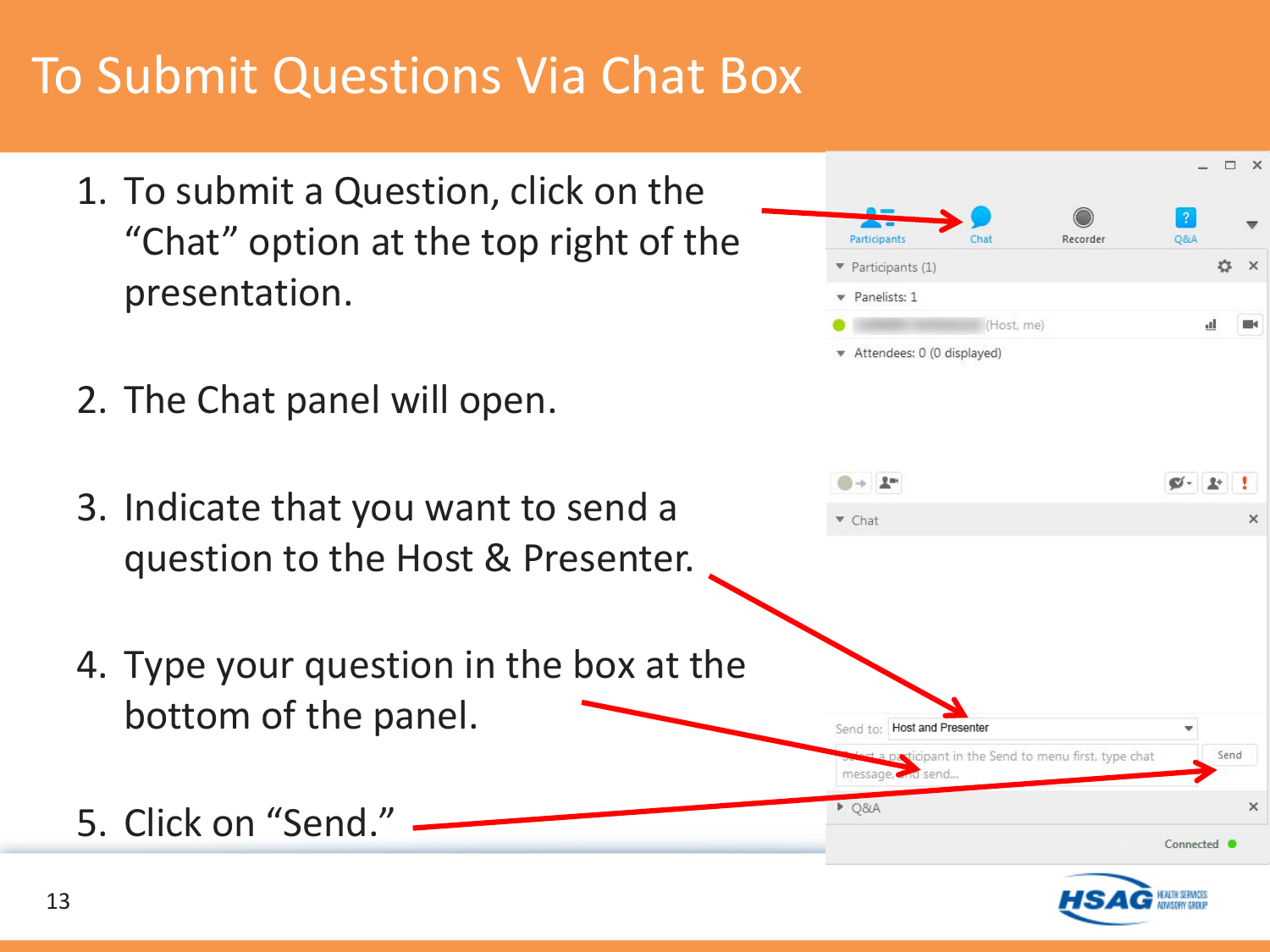To obtain the webinar slides and the web recording, visit <http://www.hsag.com/LFF>

Next Webinar:

#### **How Are You Scoring on Your Quality Measures?** September 8

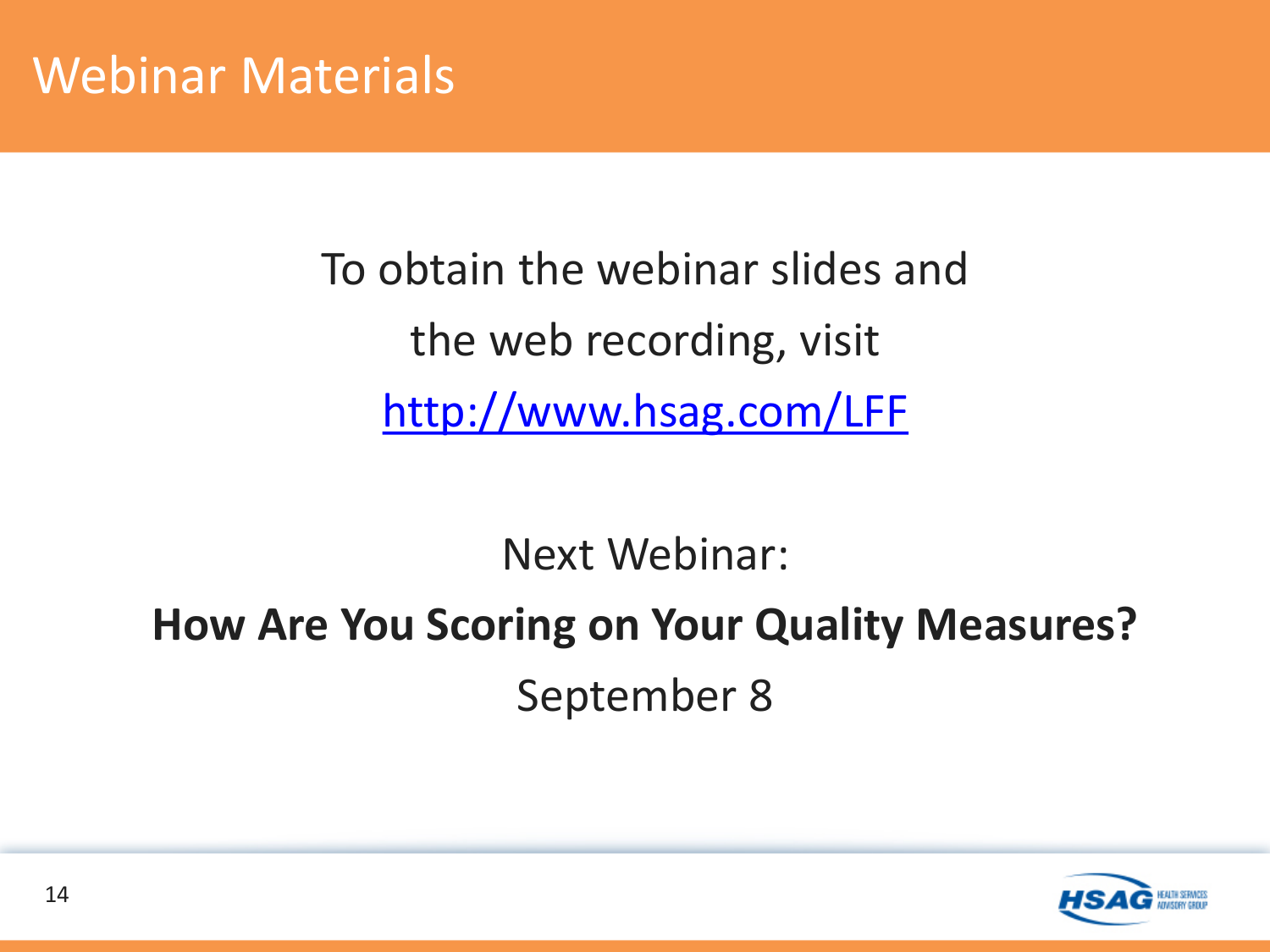#### Medicare Learning Network Courses

- Earn continuing education credit from CMS while learning about the QPP, all at no cost!
- Register at [https://learner.mlnlms.com/Default.aspx#](https://learner.mlnlms.com/Default.aspx)
- Find accredited courses at [https://www.cms.gov/Medicare/Quality-Initiatives-](https://www.cms.gov/Medicare/Quality-Initiatives-Patient-Assessment-Instruments/Value-Based-Programs/MACRA-MIPS-and-APMs/Quality-Payment-Program-Events.html)Patient-Assessment-Instruments/Value-Based-Programs/MACRA-MIPS-and-APMs/Quality-Payment-Program-Events.html

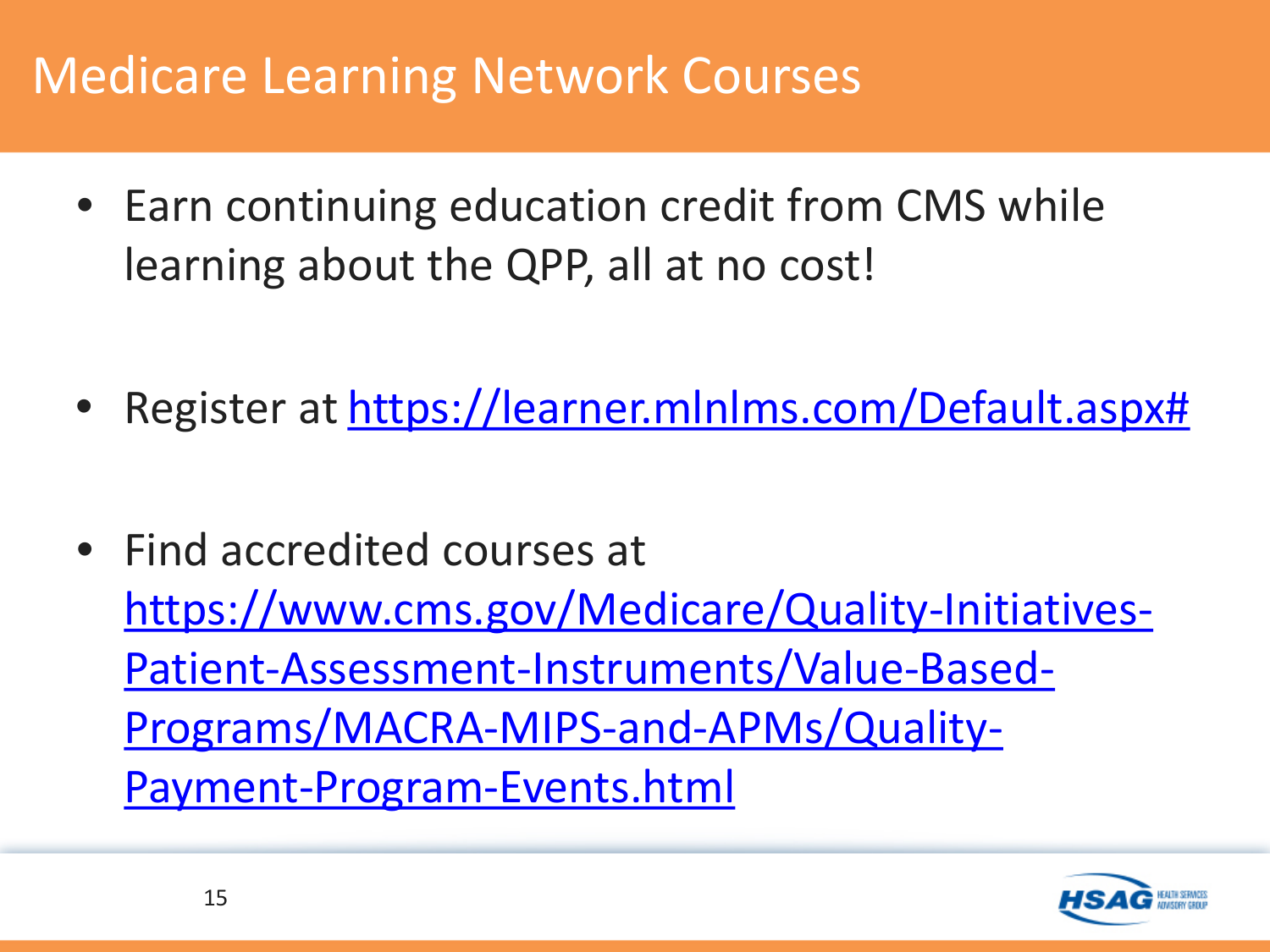#### Receive Additional No-Cost MIPS assistance

- These LFF presentations are designed to act as brief overviews of MIPS topics with time built in to answer your questions.
- Remember that you can always receive free individualized MIPS support by registering for services at our website:<https://www.hsag.com/qpp> or calling us between 8 am-8 pm EST at 844.472.4227